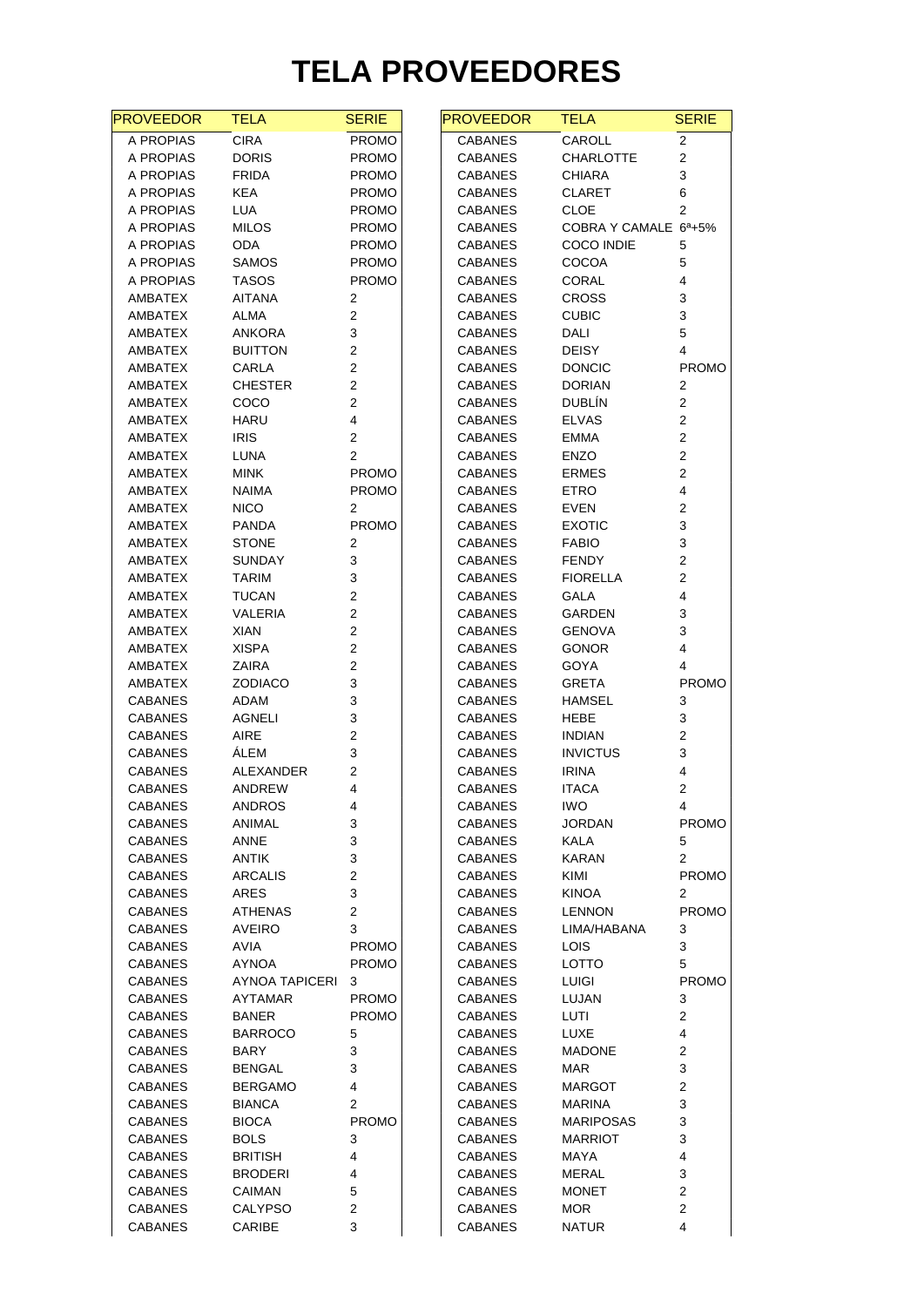| <b>PROVEEDOR</b>                 | <b>TELA</b>                  | <b>SERIE</b>                     | <b>PROVEEDOR</b>                   | <b>TELA</b>                   | <b>SERIE</b>        |
|----------------------------------|------------------------------|----------------------------------|------------------------------------|-------------------------------|---------------------|
| <b>CABANES</b>                   | <b>NICCOLA</b>               | 3                                | <b>COLORSANE</b>                   | <b>GLAMOUR</b>                | 4                   |
| <b>CABANES</b>                   | <b>OKIOS</b>                 | 3                                | COLORSANE                          | <b>HEAVEN</b>                 | 3                   |
| <b>CABANES</b>                   | <b>OPORTO</b>                | <b>PROMO</b>                     | COLORSANE                          | <b>INKA</b>                   | $\overline{c}$      |
| <b>CABANES</b>                   | <b>ORSON</b>                 | $\overline{c}$                   | COLORSANE                          | <b>ISABELLA</b>               | $\overline{2}$      |
| <b>CABANES</b>                   | <b>PALMA</b>                 | 3                                | COLORSANE                          | <b>ITALICA</b>                | $\overline{c}$      |
| <b>CABANES</b>                   | <b>PANNA</b>                 | 3                                | COLORSANE                          | <b>LINA</b>                   | $\overline{2}$      |
| <b>CABANES</b>                   | PAPAGAYO                     | 4                                | COLORSANE                          | <b>LINO</b>                   | <b>PROMO</b>        |
| <b>CABANES</b>                   | <b>PAPAYA</b>                | 3                                | COLORSANE                          | LOGAN                         | <b>PROMO</b>        |
| <b>CABANES</b>                   | <b>PARADISE</b>              | 4                                | COLORSANE                          | <b>MAGNOLIA</b>               | 3                   |
| <b>CABANES</b>                   | <b>PICASSO</b>               | 4                                | COLORSANE                          | MARAVILLA                     | <b>PROMO</b>        |
| <b>CABANES</b>                   | <b>POINT</b>                 | 2<br>4                           | COLORSANE<br>COLORSANE             | <b>MELISSA</b>                | <b>PROMO</b>        |
| <b>CABANES</b><br><b>CABANES</b> | <b>POMPEYA</b><br>PORTUGAL   | 3                                | COLORSANE                          | <b>MONACO</b><br><b>NABUT</b> | 3<br>4              |
| <b>CABANES</b>                   | PRADA                        | 4                                | COLORSANE                          | NE REA                        | 2                   |
| CABANES                          | <b>RAMSES</b>                | 2                                | COLORSANE                          | <b>NIDO</b>                   | 2                   |
| <b>CABANES</b>                   | <b>ROCCO</b>                 | 3                                | COLORSANE                          | <b>NOVA</b>                   | 3                   |
| <b>CABANES</b>                   | <b>ROCK</b>                  | 3                                | COLORSANE                          | <b>OPALO</b>                  | $\overline{2}$      |
| <b>CABANES</b>                   | <b>ROMBO</b>                 | 3                                | COLORSANE                          | <b>RAMSES</b>                 | $\overline{c}$      |
| <b>CABANES</b>                   | ROMER                        | <b>PROMO</b>                     | COLORSANE                          | <b>TALIA</b>                  | 2                   |
| <b>CABANES</b>                   | <b>ROSIO</b>                 | 3                                | COLORSANE                          | <b>VIOLA</b>                  | 4                   |
| <b>CABANES</b>                   | <b>ROSS</b>                  | 3                                | COLORSANE                          | <b>VIOLETTA</b>               | $\overline{2}$      |
| <b>CABANES</b>                   | <b>SAMOA</b>                 | 5                                | <b>CREVIN</b>                      | ANIMA                         | 6                   |
| <b>CABANES</b>                   | <b>SATEN</b>                 | 4                                | <b>CREVIN</b>                      | <b>ARTISAN</b>                | $6^a + 8%$          |
| <b>CABANES</b>                   | <b>SCOTCH</b>                | 3                                | <b>CREVIN</b>                      | <b>BLEND</b>                  | 6                   |
| <b>CABANES</b>                   | <b>SENA</b>                  | 3                                | <b>CREVIN</b>                      | <b>CHANEL</b>                 | $6^a + 5%$          |
| <b>CABANES</b>                   | <b>SERPIENTE</b>             | 5                                | <b>CREVIN</b>                      | <b>CHIC</b>                   | 6                   |
| <b>CABANES</b>                   | <b>SINTRA</b>                | 3                                | <b>CREVIN</b>                      | <b>CLUB</b>                   | 6                   |
| <b>CABANES</b>                   | <b>SIROCCO</b>               | 3                                | <b>CREVIN</b>                      | CREDO                         | 6                   |
| <b>CABANES</b>                   | <b>SNAKE</b>                 | $6^a + 5%$                       | <b>CREVIN</b>                      | DAS                           | 5                   |
| <b>CABANES</b>                   | <b>STOCKON</b>               | 4                                | <b>CREVIN</b>                      | <b>DIVINE</b>                 | 6                   |
| <b>CABANES</b>                   | <b>STRIT</b>                 | $\overline{c}$                   | <b>CREVIN</b>                      | DOLCE-(IMP)                   | $6^a + 5%$          |
| <b>CABANES</b><br><b>CABANES</b> | <b>SUNNY</b><br><b>SUPRA</b> | $\overline{c}$<br>$\overline{2}$ | <b>CREVIN</b><br><b>CREVIN</b>     | <b>DROM</b><br><b>DUO</b>     | $6^a + 5%$<br>5     |
| <b>CABANES</b>                   | <b>TEMPLO</b>                | <b>PROMO</b>                     | <b>CREVIN</b>                      | ERBA                          | 6                   |
| <b>CABANES</b>                   | <b>TIAGO</b>                 | $\overline{2}$                   | <b>CREVIN</b>                      | <b>GAUDI</b>                  | 6                   |
| <b>CABANES</b>                   | <b>TIJUANA</b>               | 3                                | <b>CREVIN</b>                      | <b>IRIS</b>                   | $6^a + 8%$          |
| <b>CABANES</b>                   | <b>TILOS</b>                 | $\overline{c}$                   | <b>CREVIN</b>                      | ITO                           | 6                   |
| <b>CABANES</b>                   | <b>TILPUS</b>                | $\overline{\mathbf{c}}$          | <b>CREVIN</b>                      | <b>LIBRA</b>                  | 6                   |
| CABANES                          | <b>TUCAN</b>                 | 3                                | CREVIN                             | <b>MATISS</b>                 | 6                   |
| <b>CABANES</b>                   | TUKY                         | 3                                | <b>CREVIN</b>                      | <b>ONIX</b>                   | 6                   |
| <b>CABANES</b>                   | TURÍN                        | 3                                | <b>CREVIN</b>                      | <b>SACCO</b>                  | 6                   |
| <b>CABANES</b>                   | <b>ULISES</b>                | 3                                | <b>CREVIN</b>                      | SONNET                        | 6                   |
| <b>CABANES</b>                   | <b>UNNO</b>                  | 3                                | CREVIN                             | <b>SUBLIM</b>                 | 6                   |
| <b>CABANES</b>                   | VACARELLO                    | 3                                | <b>CREVIN</b>                      | <b>TWIN</b>                   | 6                   |
| <b>CABANES</b>                   | VELVET                       | 3                                | <b>CREVIN</b>                      | <b>URUS</b>                   | 6                   |
| <b>CABANES</b>                   | <b>VITELLO</b>               | $\overline{c}$                   | <b>CREVIN</b>                      | VITA-(IMP)                    | $6^a + 5%$          |
| <b>CABANES</b>                   | <b>VULCANO</b>               | 3                                | <b>ELASTRON</b>                    | <b>APOLLO</b>                 | 5                   |
| <b>CABANES</b>                   | <b>WELL</b>                  | $\overline{\mathbf{c}}$          | <b>ELASTRON</b>                    | ARIZONA                       | $\overline{c}$      |
| <b>CABANES</b>                   | <b>YUTE</b>                  | 5<br>4                           | <b>ELASTRON</b><br><b>ELASTRON</b> | <b>ASCOT</b>                  | 6<br><b>PROMO</b>   |
| <b>CABANES</b>                   | ZAR                          | 4                                |                                    | <b>ATLAS</b><br><b>BABEL</b>  |                     |
| <b>CABANES</b><br><b>CABANES</b> | ZARADY<br>ZARCO              | 4                                | <b>ELASTRON</b><br><b>ELASTRON</b> | <b>BALI</b> fb                | 3<br>$\overline{c}$ |
| <b>CABANES</b>                   | ZAUSEN                       | 3                                | <b>ELASTRON</b>                    | <b>BALTIC</b>                 | 2                   |
| <b>CABANES</b>                   | ZEN                          | 3                                | <b>ELASTRON</b>                    | <b>BANGKOK</b>                | $\overline{c}$      |
| <b>CABANES</b>                   | ZOE                          | 3                                | <b>ELASTRON</b>                    | <b>BARCELONA</b>              | 2                   |
| <b>COLORSANE</b>                 | <b>ASH</b>                   | $\overline{\mathbf{c}}$          | <b>ELASTRON</b>                    | <b>BAYCAST</b>                | 2                   |
| COLORSANE                        | <b>BELLA</b>                 | $\overline{\mathbf{c}}$          | <b>ELASTRON</b>                    | <b>BOSTON</b>                 | 3                   |
| COLORSANE                        | <b>CAMELIA</b>               | $\overline{\mathbf{c}}$          | <b>ELASTRON</b>                    | <b>BRISTOL</b>                | 4                   |
| COLORSANE                        | <b>CARISSA</b>               | 2                                | <b>ELASTRON</b>                    | <b>BRONX</b>                  | 2                   |
| COLORSANE                        | <b>COHIBA</b>                | 4                                | <b>ELASTRON</b>                    | <b>BROOKLYN</b>               | $\overline{2}$      |
| COLORSANE                        | <b>DIAMANTE</b>              | $\overline{2}$                   | <b>ELASTRON</b>                    | <b>BRUTUS</b>                 | 5                   |
| COLORSANE                        | <b>DIAMOD</b>                | $\overline{2}$                   | <b>ELASTRON</b>                    | <b>BUDAPEST</b>               | $\overline{2}$      |
| COLORSANE                        | <b>DOMINICA</b>              | $\overline{\mathbf{c}}$          | <b>ELASTRON</b>                    | CAIRO                         | <b>PROMO</b>        |
| COLORSANE                        | <b>ECLECTIC</b>              | $\overline{c}$                   | <b>ELASTRON</b>                    | <b>CAPRI</b>                  | $6^a + 5%$          |
| COLORSANE                        | <b>EMILY</b>                 | 3                                | <b>ELASTRON</b>                    | CARBONO                       | 3                   |
| COLORSANE                        | <b>FAMOUS</b>                | 2                                | <b>ELASTRON</b>                    | CASINO                        | 3                   |
| COLORSANE                        | <b>FIORELLA</b>              | $\overline{\mathbf{c}}$          | <b>ELASTRON</b>                    | <b>CHRONUS</b>                | 6                   |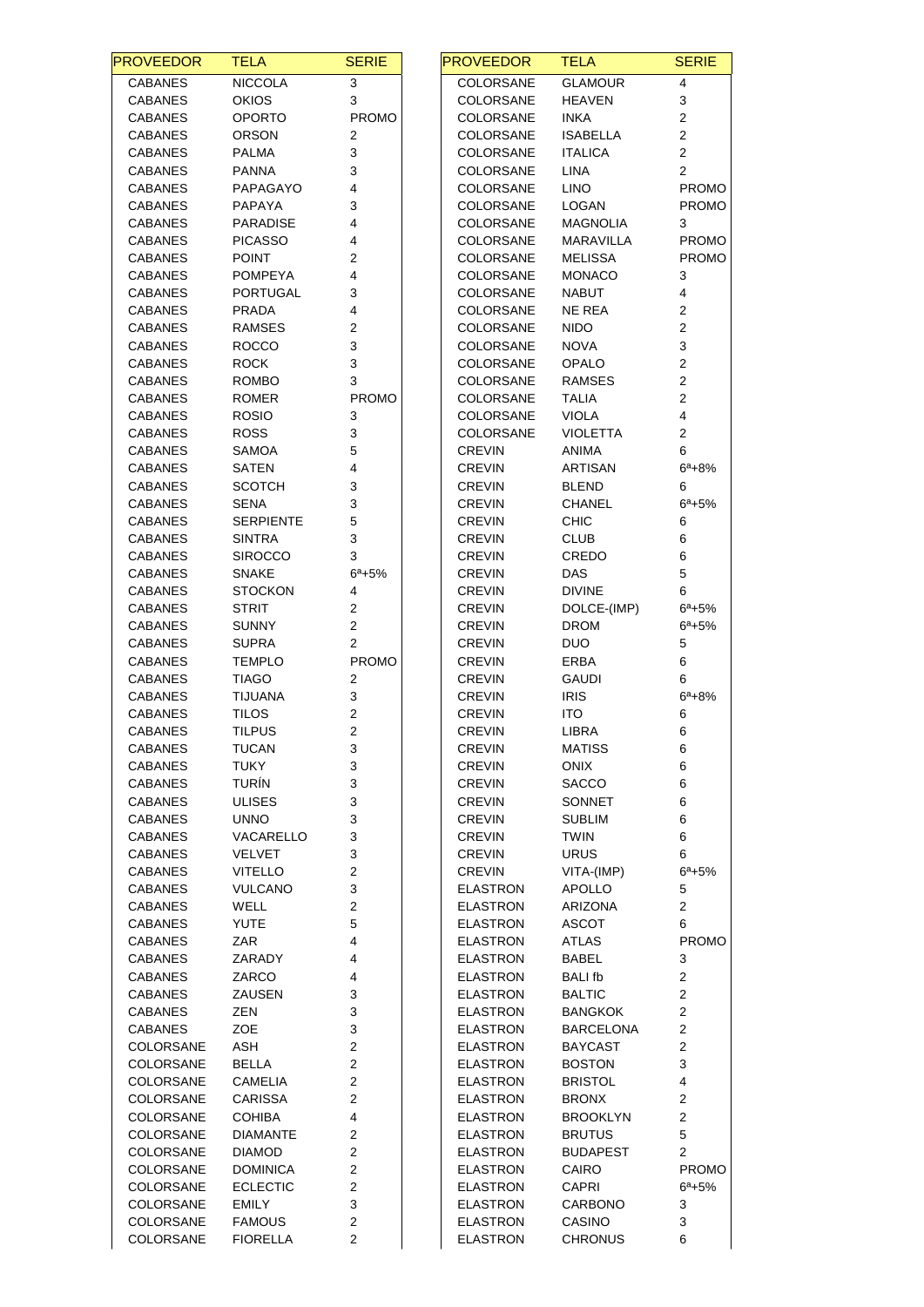| <b>PROVEEDOR</b> | <b>TELA</b>         | <b>SERIE</b>            | <b>PROVEEDOR</b> | <b>TELA</b>     | <b>SERIE</b>   |
|------------------|---------------------|-------------------------|------------------|-----------------|----------------|
| <b>ELASTRON</b>  | <b>CHRONUS PERF</b> | $6^a + 8%$              | <b>FROCA</b>     | <b>COLIN</b>    | 4              |
| <b>ELASTRON</b>  | <b>COLORADO</b>     | $\overline{2}$          | <b>FROCA</b>     | COMO            | 4              |
| <b>ELASTRON</b>  | <b>COWBOY</b>       | $\overline{2}$          | <b>FROCA</b>     | CORDA           | $\overline{c}$ |
| <b>ELASTRON</b>  | <b>CRETA</b>        | $6^a + 5%$              | <b>FROCA</b>     | <b>CORUM</b>    | $\overline{2}$ |
| <b>ELASTRON</b>  | <b>DALLAS</b>       | 6                       | <b>FROCA</b>     | <b>COSTNER</b>  | 4              |
| <b>ELASTRON</b>  | <b>DANUBIO</b>      | 3                       | <b>FROCA</b>     | <b>CRACOVIA</b> | 6              |
| <b>ELASTRON</b>  | <b>DELTA</b>        | $\overline{2}$          | <b>FROCA</b>     | <b>DAKAR</b>    | 2              |
| <b>ELASTRON</b>  | <b>DUBAI</b>        | <b>PROMO</b>            | <b>FROCA</b>     | <b>DAKOTA</b>   | 5              |
| <b>ELASTRON</b>  | <b>DUBLIN</b>       | 4                       | <b>FROCA</b>     | <b>DALTON</b>   | 2              |
| <b>ELASTRON</b>  | <b>FALCON</b>       | 3                       | <b>FROCA</b>     | <b>DAYTONA</b>  | 4              |
| <b>ELASTRON</b>  | FOX Hydro           | 3                       | <b>FROCA</b>     | <b>DENIM</b>    | 2              |
| <b>ELASTRON</b>  | <b>GLASGOW</b>      | 4                       | <b>FROCA</b>     | <b>DETROIT</b>  | 5              |
| <b>ELASTRON</b>  | HABANA              | 3                       | <b>FROCA</b>     | <b>DEXTER</b>   | 3              |
| <b>FROCA</b>     | <b>ADONIS</b>       | $\overline{2}$          | <b>FROCA</b>     | <b>DIESEL</b>   | 5              |
| <b>FROCA</b>     | ALABAMA             | $\overline{2}$          | <b>FROCA</b>     | <b>DOLCE</b>    | 3              |
| <b>FROCA</b>     | <b>ALEO</b>         | $\overline{\mathbf{c}}$ | <b>FROCA</b>     | <b>DORTMUND</b> | 5              |
| <b>FROCA</b>     | <b>AMAZON</b>       | 3                       | <b>FROCA</b>     | <b>EDOM</b>     | 3              |
| <b>FROCA</b>     | ANDY                | 3                       | <b>FROCA</b>     | <b>EIFFEL</b>   | 3              |
| <b>FROCA</b>     | ANGORA              | $\overline{2}$          | <b>FROCA</b>     | <b>EMIKO</b>    | $6^a + 5%$     |
| <b>FROCA</b>     | <b>APACHE</b>       | 3                       | <b>FROCA</b>     | <b>EMIREY</b>   | 4              |
| <b>FROCA</b>     | <b>APOLO</b>        | 4                       | <b>FROCA</b>     | ENZO            | $\overline{2}$ |
| <b>FROCA</b>     | ARCE                | 4                       | <b>FROCA</b>     | <b>ESPARTA</b>  | <b>PROMO</b>   |
| <b>FROCA</b>     | ARMANI              | $\overline{\mathbf{c}}$ | <b>FROCA</b>     | <b>ESTEPA</b>   | 3              |
| <b>FROCA</b>     | ARREDO              | 4                       | <b>FROCA</b>     | <b>FILA</b>     | 4              |
| <b>FROCA</b>     | ARUBA               | 6                       | <b>FROCA</b>     | <b>FONTETA</b>  | 3              |
| <b>FROCA</b>     | <b>ATLAS</b>        | 3                       | <b>FROCA</b>     | <b>FORESTA</b>  | 3              |
| <b>FROCA</b>     | <b>AUSTRAL</b>      | 5                       | <b>FROCA</b>     | <b>FOSSIL</b>   | 2              |
| <b>FROCA</b>     | <b>BADIA</b>        | 4                       | <b>FROCA</b>     | <b>FOSTER</b>   | 3              |
| <b>FROCA</b>     | <b>BAGDAD</b>       | <b>PROMO</b>            | <b>FROCA</b>     | <b>FUJI</b>     | 3              |
| <b>FROCA</b>     | <b>BALENCIAGA</b>   | 3                       | <b>FROCA</b>     | <b>FUMIKO</b>   | 4              |
| <b>FROCA</b>     | <b>BALLET</b>       | 3                       | <b>FROCA</b>     | <b>GALIANO</b>  | 2              |
| <b>FROCA</b>     | <b>BALTIMORE</b>    | 5                       | <b>FROCA</b>     | GAP             | 4              |
| <b>FROCA</b>     | <b>BAREIN</b>       | $\overline{2}$          | <b>FROCA</b>     | <b>GIO</b>      | 4              |
| <b>FROCA</b>     | <b>BARI</b>         | 4                       | <b>FROCA</b>     | <b>GUESS</b>    | 4              |
| <b>FROCA</b>     | <b>BAYUR</b>        | 4                       | <b>FROCA</b>     | <b>HABANA</b>   | 2              |
| <b>FROCA</b>     | <b>BENGASI</b>      | 3                       | <b>FROCA</b>     | <b>HABITAT</b>  | 3              |
| <b>FROCA</b>     | <b>BENICARLO</b>    | $6^{\circ}+8\%$         | <b>FROCA</b>     | <b>HAMILTON</b> | $\overline{2}$ |
| <b>FROCA</b>     | <b>BESORA</b>       | 3                       | <b>FROCA</b>     | <b>HARRIER</b>  | $\overline{2}$ |
| <b>FROCA</b>     | <b>BIMBA</b>        | 4                       | <b>FROCA</b>     | HONOLULU        | 5              |
| <b>FROCA</b>     | <b>BIRMANIA</b>     | 6                       | <b>FROCA</b>     | <b>HOUSTON</b>  | 5              |
| <b>FROCA</b>     | <b>BLANES</b>       | 3                       | <b>FROCA</b>     | <b>INCA</b>     | 4              |
| <b>FROCA</b>     | <b>BLOSSOM</b>      | 4                       | <b>FROCA</b>     | <b>INDIANA</b>  | 6              |
| <b>FROCA</b>     | <b>BOMBONE</b>      | 3                       | <b>FROCA</b>     | <b>INDIGO</b>   | 2              |
| <b>FROCA</b>     | <b>BORIS</b>        | 5                       | <b>FROCA</b>     | <b>JACOBS</b>   | 3              |
| <b>FROCA</b>     | <b>BOSFORO</b>      | 3                       | <b>FROCA</b>     | <b>JUPITER</b>  | 3              |
| <b>FROCA</b>     | <b>BOSS</b>         | 4                       | <b>FROCA</b>     | <b>KANSAS</b>   | 2              |
| <b>FROCA</b>     | <b>BOSTON</b>       | 4                       | <b>FROCA</b>     | <b>KAZAR</b>    | 5              |
| <b>FROCA</b>     | <b>BOTICELLI</b>    | 3                       | <b>FROCA</b>     | <b>KIDMAN</b>   | 4              |
| <b>FROCA</b>     | <b>BRESCIA</b>      | 4                       | <b>FROCA</b>     | KIEV            | 5              |
| <b>FROCA</b>     | <b>BRONCO</b>       | 5                       | <b>FROCA</b>     | <b>KIMURA</b>   | 3              |
| <b>FROCA</b>     | <b>BRUNEI</b>       | 3                       | <b>FROCA</b>     | <b>KIOWA</b>    | 3              |
| <b>FROCA</b>     | <b>BULGARI</b>      | 4                       | <b>FROCA</b>     | <b>KLIMT</b>    | 3              |
| <b>FROCA</b>     | <b>BULOVA</b>       | 5                       | <b>FROCA</b>     | <b>KORS</b>     | 3              |
| <b>FROCA</b>     | <b>BUTAN</b>        | 3                       | <b>FROCA</b>     | LANCELOT        | 4              |
| <b>FROCA</b>     | CABARET             | 3                       | <b>FROCA</b>     | LAOS            | 3              |
| <b>FROCA</b>     | CAMBOYA             | 4                       | <b>FROCA</b>     | <b>LIDO</b>     | 2              |
| <b>FROCA</b>     | CAMERON             | 5                       | <b>FROCA</b>     | <b>LISBOA</b>   | 2              |
| <b>FROCA</b>     | <b>CAMPER</b>       | 4                       | <b>FROCA</b>     | <b>LIVORNO</b>  | 5              |
| <b>FROCA</b>     | CAOBA               | 3                       | <b>FROCA</b>     | <b>LODI</b>     | 4              |
| <b>FROCA</b>     | <b>CARTIER</b>      | $\overline{c}$          | <b>FROCA</b>     | <b>LONDON</b>   | 5              |
| <b>FROCA</b>     | CAVALLI             | $\overline{\mathbf{c}}$ | <b>FROCA</b>     | LOTUS           | 2              |
| <b>FROCA</b>     | CAYMAN              | 3                       | <b>FROCA</b>     | <b>MACAO</b>    | 3              |
| <b>FROCA</b>     | <b>CHANNEL</b>      | $\overline{2}$          | <b>FROCA</b>     | <b>MADISON</b>  | 4              |
| <b>FROCA</b>     | <b>CHEROKEE</b>     | $\overline{\mathbf{c}}$ | <b>FROCA</b>     | <b>MADOKA</b>   | 4              |
| <b>FROCA</b>     | <b>CINCINNATI</b>   | 5                       | <b>FROCA</b>     | <b>MAJESTIC</b> | 3              |
| <b>FROCA</b>     | <b>COBY</b>         | $\overline{c}$          | <b>FROCA</b>     | <b>MAMUT</b>    | 4              |
| <b>FROCA</b>     | <b>COIMBRA</b>      | $\overline{c}$          | <b>FROCA</b>     | <b>MANGLAR</b>  | 4              |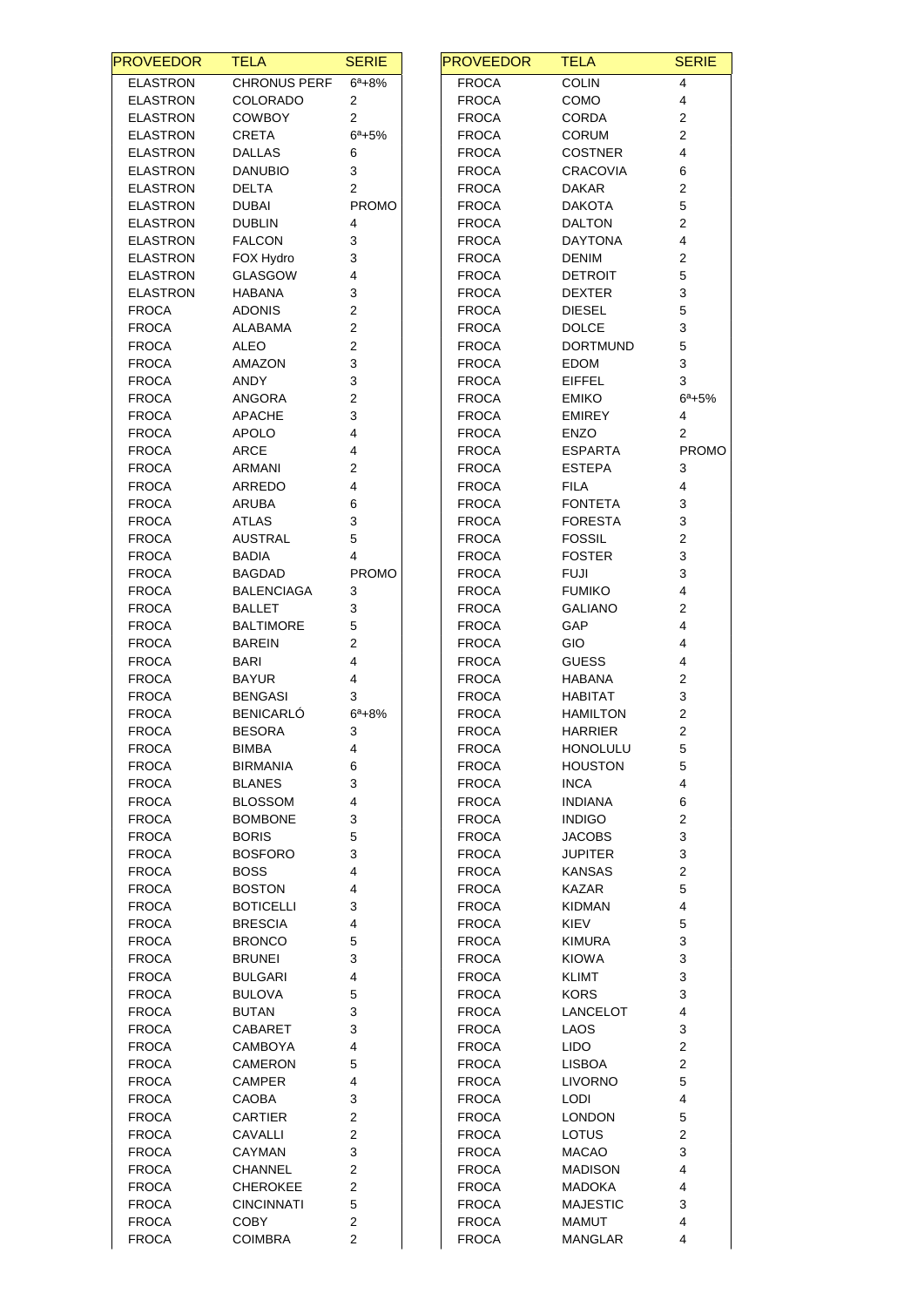| <b>PROVEEDOR</b>             | <b>TELA</b>                     | <b>SERIE</b>            | <b>PROVEEDOR</b>             | <b>TELA</b>                    | <b>SERIE</b>                   |
|------------------------------|---------------------------------|-------------------------|------------------------------|--------------------------------|--------------------------------|
| <b>FROCA</b>                 | <b>MASSIMO</b>                  | 3                       | <b>FROCA</b>                 | <b>TAIPEI</b>                  | 3                              |
| <b>FROCA</b>                 | <b>MASTIFF</b>                  | $\overline{c}$          | <b>FROCA</b>                 | <b>TAKADA</b>                  | 3                              |
| <b>FROCA</b>                 | <b>MATISSE</b>                  | 3                       | <b>FROCA</b>                 | <b>TAPIOCA</b>                 | 4                              |
| <b>FROCA</b>                 | MAX                             | $\overline{\mathbf{c}}$ | <b>FROCA</b>                 | <b>TAURO</b>                   | 4                              |
| <b>FROCA</b>                 | <b>MEMPHIS</b>                  | 5                       | <b>FROCA</b>                 | <b>TAYLOR</b>                  | 3                              |
| <b>FROCA</b>                 | <b>MENDES</b>                   | 4                       | <b>FROCA</b>                 | <b>TEMPERA</b>                 | 3                              |
| <b>FROCA</b>                 | MIAMI                           | 4                       | <b>FROCA</b>                 | <b>TENNESSEE</b>               | $6^a + 8%$                     |
| <b>FROCA</b>                 | <b>MILWAUKEE</b>                | 5                       | <b>FROCA</b>                 | <b>TEXAS</b>                   | 4                              |
| <b>FROCA</b>                 | <b>MIRASOL</b>                  | 3                       | <b>FROCA</b>                 | <b>THALYS</b>                  | 3                              |
| <b>FROCA</b>                 | <b>MISSOURI</b>                 | 2                       | <b>FROCA</b>                 | <b>TIFANY</b>                  | 4                              |
| <b>FROCA</b>                 | <b>MONET</b>                    | 3                       | <b>FROCA</b>                 | TIMBERLAND                     | 2                              |
| <b>FROCA</b>                 | <b>MONTANA</b>                  | 4                       | <b>FROCA</b>                 | <b>TITAN</b>                   | $\overline{2}$                 |
| <b>FROCA</b>                 | <b>MONTINI</b>                  | 4                       | <b>FROCA</b>                 | <b>TOMMY</b>                   | $\overline{c}$                 |
| <b>FROCA</b>                 | <b>MONTMARTRE</b>               | 3                       | <b>FROCA</b>                 | <b>TORRENT</b>                 | 3                              |
| <b>FROCA</b>                 | <b>MORGAN</b>                   | 4                       | <b>FROCA</b>                 | <b>TORTOSA</b>                 | 3                              |
| <b>FROCA</b>                 | <b>MOSCU</b>                    | 5                       | <b>FROCA</b>                 | <b>TOYAMA</b>                  | 2                              |
| <b>FROCA</b>                 | <b>NAGORE</b>                   | 3                       | <b>FROCA</b>                 | <b>TRIESTE</b>                 | 4                              |
| <b>FROCA</b>                 | <b>NAZCA</b>                    | 3                       | <b>FROCA</b>                 | <b>TROCADERO</b>               | 3                              |
| <b>FROCA</b>                 | NEBRASKA                        | 4                       | <b>FROCA</b>                 | <b>TROPIC</b>                  | 5                              |
| <b>FROCA</b>                 | NET                             | $\overline{2}$          | <b>FROCA</b>                 | TRUSSARDI                      | 4                              |
| <b>FROCA</b>                 | <b>NEWMAN</b>                   | 4                       | <b>FROCA</b>                 | <b>TUCSON</b>                  | 5                              |
| <b>FROCA</b>                 | <b>NOBUCK</b>                   | 5                       | <b>FROCA</b>                 | <b>TUNDRA</b>                  | 4                              |
| <b>FROCA</b>                 | <b>NOGAL</b>                    | 4                       | <b>FROCA</b>                 | UNISA                          | 4                              |
| <b>FROCA</b>                 | <b>NOVARA</b>                   | 4                       | <b>FROCA</b>                 | VARADERO                       | 4                              |
| <b>FROCA</b>                 | <b>OASIS</b>                    | $\overline{\mathbf{c}}$ | <b>FROCA</b>                 | VARESE                         | 2                              |
| <b>FROCA</b>                 | OLOT                            | 3                       | <b>FROCA</b>                 | <b>VEDETTE</b>                 | 3                              |
| <b>FROCA</b>                 | <b>OPERA</b>                    | 3                       | <b>FROCA</b>                 | <b>VERINO</b>                  | 3                              |
| <b>FROCA</b>                 | <b>ORLANDO</b>                  | $\overline{\mathbf{c}}$ | <b>FROCA</b>                 | <b>VIENA</b>                   | 5                              |
| <b>FROCA</b>                 | OSLO                            | 5                       | <b>FROCA</b>                 | VIETNAM                        | 3                              |
| <b>FROCA</b>                 | PALAMÓS                         | $6^a + 8%$              | <b>FROCA</b>                 | <b>VINAROS</b>                 | 3                              |
| <b>FROCA</b>                 | <b>PANTEON</b>                  | 3                       | <b>FROCA</b>                 | <b>VOGUE</b>                   | 4                              |
| <b>FROCA</b>                 | PAPILLON                        | 4                       | <b>FROCA</b>                 | <b>VOLUTA</b>                  | 4                              |
| <b>FROCA</b>                 | <b>PARC</b>                     | 3                       | <b>FROCA</b>                 | WESTER                         | 2                              |
| <b>FROCA</b>                 | <b>PHOENIX</b>                  | 5                       | <b>FROCA</b>                 | YOKO                           | $6^a + 5%$                     |
| <b>FROCA</b>                 | <b>PIANORD</b>                  | 4                       | <b>FROCA</b>                 | <b>YOSEMITE</b>                | 3                              |
| <b>FROCA</b>                 | <b>PICOLO</b>                   | 4                       | <b>FROCA</b>                 | ZAFIRO                         | $\overline{c}$                 |
| <b>FROCA</b>                 | <b>PIGALLE</b>                  | 3                       | KIERO                        | ANGEL                          | $\overline{2}$                 |
| <b>FROCA</b>                 | <b>PINEDA</b>                   | 4                       | <b>KIERO</b>                 | <b>ATILA</b>                   | 3                              |
| <b>FROCA</b>                 | <b>PINTO</b>                    | $\overline{z}$          | <b>KIERO</b>                 | <b>BECKER</b>                  | 2                              |
| <b>FROCA</b>                 | <b>PISA</b>                     | 4                       | <b>KIERO</b>                 | <b>BETTY</b>                   | $\overline{c}$                 |
| <b>FROCA</b>                 | <b>PITBULL</b>                  | 4                       | <b>KIERO</b>                 | <b>BLACK</b>                   | 2                              |
| <b>FROCA</b>                 | <b>PLATON</b>                   | 4                       | <b>KIERO</b>                 | CARIBE                         | 3                              |
| <b>FROCA</b>                 | <b>PORTAL</b>                   | 4                       | <b>KIERO</b>                 | <b>CHAPI</b>                   | $\overline{2}$                 |
| <b>FROCA</b>                 | <b>PORTO</b>                    | 4                       | <b>KIERO</b>                 | <b>CUARTA</b>                  | 3                              |
| <b>FROCA</b>                 | <b>PRAGA</b>                    | 5                       | <b>KIERO</b>                 | <b>DAKAR</b>                   | $\overline{c}$                 |
| <b>FROCA</b>                 | <b>RADO</b>                     | $\overline{\mathbf{c}}$ | <b>KIERO</b>                 | DELHI                          | 3                              |
| <b>FROCA</b>                 | <b>REDFORD</b>                  | 4                       | <b>KIERO</b>                 | <b>DUNA</b>                    | <b>PROMO</b>                   |
| <b>FROCA</b>                 | <b>RENOIR</b>                   | 3                       | <b>KIERO</b>                 | <b>FLY</b>                     | 4                              |
| <b>FROCA</b>                 | <b>REUS</b>                     | 6                       | <b>KIERO</b>                 | <b>GALIA</b>                   | $\overline{2}$<br><b>PROMO</b> |
| <b>FROCA</b>                 | <b>RIDER</b>                    | 4                       | <b>KIERO</b>                 | <b>GOKU</b>                    |                                |
| <b>FROCA</b>                 | <b>RIO</b>                      | 3                       | <b>KIERO</b>                 | <b>GUESS</b>                   | 4                              |
| <b>FROCA</b>                 | <b>ROBLE</b>                    | 4                       | <b>KIERO</b>                 | <b>HADA</b>                    | 2                              |
| <b>FROCA</b>                 | <b>RODEO</b>                    | 3                       | <b>KIERO</b>                 | <b>INDO</b>                    | 3<br>4                         |
| <b>FROCA</b>                 | <b>ROLAND</b>                   | $\overline{\mathbf{c}}$ | <b>KIERO</b>                 | <b>INVICTUS</b>                |                                |
| <b>FROCA</b>                 | <b>ROSETON</b>                  | 4                       | <b>KIERO</b>                 | <b>JADE</b>                    | 3                              |
| <b>FROCA</b>                 | <b>ROXY</b>                     | 4                       | <b>KIERO</b>                 | <b>JAIPUR</b>                  | 4                              |
| <b>FROCA</b>                 | <b>RUMBA</b>                    | 3                       | <b>KIERO</b>                 | <b>KISS</b>                    | $\overline{c}$                 |
| <b>FROCA</b><br><b>FROCA</b> | SAVONA<br>SAYKO                 | 4<br>$6^a + 5%$         | <b>KIERO</b><br><b>KIERO</b> | <b>LINUM</b><br><b>LOLA</b>    | $\overline{2}$<br><b>PROMO</b> |
|                              |                                 |                         |                              |                                | <b>PROMO</b>                   |
| <b>FROCA</b>                 | <b>SEATTLE</b>                  | 5                       | <b>KIERO</b>                 | LUX*                           |                                |
| <b>FROCA</b>                 | <b>SHOWA</b>                    | 3                       | <b>KIERO</b>                 | <b>MARIOLA</b><br><b>MIU</b>   | 3                              |
| <b>FROCA</b>                 | <b>SIOUX</b><br><b>SÓCRATES</b> | 4                       | <b>KIERO</b>                 |                                | 4                              |
| <b>FROCA</b>                 |                                 | 4<br>4                  | <b>KIERO</b>                 | <b>NOMA</b>                    | 2                              |
| <b>FROCA</b>                 | <b>SOFIA</b>                    |                         | <b>KIERO</b>                 | <b>NORI</b>                    | 5                              |
| <b>FROCA</b><br><b>FROCA</b> | <b>SOROLLA</b><br><b>STUART</b> | 3                       | <b>KIERO</b><br><b>KIERO</b> | <b>NOVENA</b><br><b>OCTAVA</b> | 3<br>$\sqrt{3}$                |
| <b>FROCA</b>                 | <b>SUPERGA</b>                  | 4<br>4                  | <b>KIERO</b>                 | ORIGEN                         | 3                              |
|                              |                                 |                         |                              |                                |                                |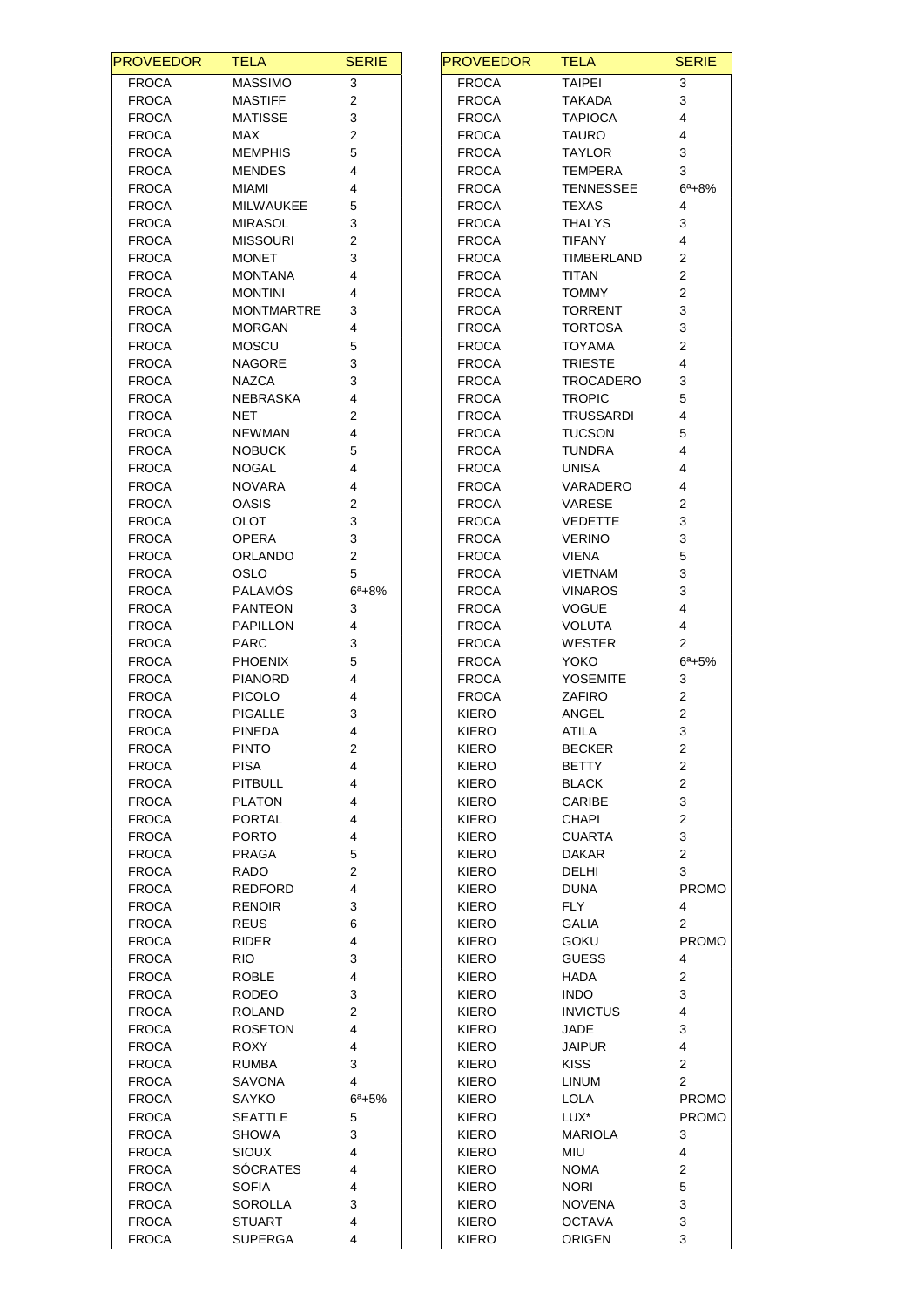| <b>PROVEEDOR</b>                           | <b>TELA</b>                  | <b>SERIE</b>                     | <b>PROVEEDOR</b>                           | <b>TELA</b>                      | <b>SERIE</b> |
|--------------------------------------------|------------------------------|----------------------------------|--------------------------------------------|----------------------------------|--------------|
| KIERO                                      | <b>PEPA</b>                  | $\overline{2}$                   | <b>STILO TEXTIL</b>                        | <b>ROCIO</b>                     | <b>PROMO</b> |
| KIERO                                      | <b>POEMA</b>                 | $\overline{2}$                   | <b>STILO TEXTIL</b>                        | <b>SECRET</b>                    | 2            |
| <b>KIERO</b>                               | <b>PRETENCIOSA</b>           | 3                                | <b>STILO TEXTIL</b>                        | <b>SELENE</b>                    | 2            |
| <b>KIERO</b>                               | <b>SECRETO</b>               | 4                                | <b>STILO TEXTIL</b>                        | <b>SOFT</b>                      | 3            |
| <b>KIERO</b>                               | SECRETO VIBAAC 5             |                                  | <b>STILO TEXTIL</b>                        | <b>STILO</b>                     | 3            |
| <b>KIERO</b>                               | <b>SEDA</b>                  | <b>PROMO</b>                     | <b>STILO TEXTIL</b>                        | <b>SURF</b>                      | 2            |
| <b>KIERO</b>                               | <b>SEGUNDA</b>               | 3                                | <b>STILO TEXTIL</b>                        | <b>SYMPHONY</b>                  | 2            |
| <b>KIERO</b>                               | <b>SÉPTIMA</b>               | 3                                | <b>STILO TEXTIL</b>                        | <b>TAMESIS</b>                   | 2            |
| <b>KIERO</b>                               | <b>SEXTA</b>                 | 3                                | <b>STILO TEXTIL</b>                        | <b>TEXTURA</b>                   | 2            |
| <b>KIERO</b>                               | <b>SIRIA</b>                 | 3                                | <b>STILO TEXTIL</b>                        | <b>TUBA</b>                      | 2            |
| <b>KIERO</b>                               | <b>SKADA</b>                 | 2                                | <b>STILO TEXTIL</b>                        | <b>VENUS</b>                     | 3<br>2       |
| KIERO<br><b>KIERO</b>                      | SQUARE<br><b>SUMO</b>        | 2<br>2                           | <b>STILO TEXTIL</b><br><b>STILO TEXTIL</b> | <b>VICTORIA</b><br><b>VIENTO</b> | 2            |
| <b>KIERO</b>                               | <b>TERCERA</b>               | 3                                | <b>STILO TEXTIL</b>                        | <b>VINTAGE</b>                   | 4            |
| <b>KIERO</b>                               | <b>TRIGO</b>                 | 3                                | <b>STILO TEXTIL</b>                        | XIA                              | 2            |
| <b>KIERO</b>                               | <b>TRUFA</b>                 | 2                                | <b>VERTEX</b>                              | <b>AVANT</b>                     | 2            |
| <b>KIERO</b>                               | <b>TUK</b>                   | 3                                | <b>VERTEX</b>                              | <b>COOPER</b>                    | 2            |
| <b>KIERO</b>                               | VOLVORETA                    | <b>PROMO</b>                     | <b>VERTEX</b>                              | <b>DUNAS</b>                     | 3            |
| <b>RIOMA</b>                               | <b>BUDAPEST PLUS</b>         | 4                                | <b>VERTEX</b>                              | <b>EMERITA</b>                   | 2            |
| <b>RIOMA</b>                               | <b>VELVET PLUS</b>           | 4                                | <b>VERTEX</b>                              | <b>EVOQUE</b>                    | 2            |
| <b>RIOMA</b>                               | <b>VERSATIL</b>              | 4                                | <b>VERTEX</b>                              | <b>ILICI</b>                     | 3            |
| <b>STILO TEXTIL</b>                        | <b>ACAPULCO</b>              | 2                                | <b>VERTEX</b>                              | KIM                              | 2            |
| <b>STILO TEXTIL</b>                        | <b>AISHA</b>                 | 3                                | <b>VERTEX</b>                              | LABY                             | 4            |
| <b>STILO TEXTIL</b>                        | ALLEGRA                      | 3                                | <b>VERTEX</b>                              | LEVANTE                          | 2            |
| <b>STILO TEXTIL</b>                        | <b>ANCONA</b>                | 2                                | <b>VERTEX</b>                              | <b>LUCA</b>                      | 2            |
| <b>STILO TEXTIL</b>                        | ANTONELLA                    | $\overline{2}$                   | <b>VERTEX</b>                              | <b>LUXOR</b>                     | 2            |
| <b>STILO TEXTIL</b>                        | AROSA                        | $\overline{2}$                   | <b>VERTEX</b>                              | <b>MACAN</b>                     | 2            |
| <b>STILO TEXTIL</b>                        | AVANTI                       | 2                                | <b>VERTEX</b>                              | <b>MOSAIC</b>                    | 4            |
| <b>STILO TEXTIL</b>                        | <b>AZAHAR</b>                | <b>PROMO</b>                     | VERTEX                                     | <b>MULAN</b>                     | 2            |
| <b>STILO TEXTIL</b>                        | <b>BIMBA</b>                 | <b>PROMO</b>                     | VERTEX                                     | <b>NAZCA</b>                     | 4            |
| <b>STILO TEXTIL</b><br><b>STILO TEXTIL</b> | <b>BLAKE</b><br><b>BRISA</b> | $\overline{2}$<br>$\overline{c}$ | VERTEX<br><b>VERTEX</b>                    | <b>OASIS</b><br><b>PISA</b>      | 3<br>2       |
| <b>STILO TEXTIL</b>                        | <b>CALIFA</b>                | 2                                | <b>VERTEX</b>                              | <b>ROMA</b>                      | 2            |
| <b>STILO TEXTIL</b>                        | <b>CATERINA</b>              | $\overline{2}$                   | <b>VERTEX</b>                              | <b>SCALA</b>                     | 2            |
| <b>STILO TEXTIL</b>                        | <b>CLOE</b>                  | PROMO                            | <b>VERTEX</b>                              | <b>SELENA</b>                    | 2            |
| <b>STILO TEXTIL</b>                        | CYRO                         | 2                                | <b>VERTEX</b>                              | <b>STARS</b>                     | 4            |
| <b>STILO TEXTIL</b>                        | DANTE                        | PROMO                            | <b>VERTEX</b>                              | <b>TOUAREG</b>                   | 3            |
| <b>STILO TEXTIL</b>                        | ELENA                        | <b>PROMO</b>                     | <b>VERTEX</b>                              | VELAR                            | 2            |
| STILO TEXTIL                               | <b>ELOISA</b>                | PROMO                            | VERTEX                                     | VENETO                           | 2            |
| <b>STILO TEXTIL</b>                        | <b>ENMA</b>                  | 2                                | <b>VERTEX</b>                              | WALKIRIA                         | 3            |
| <b>STILO TEXTIL</b>                        | <b>ETNA</b>                  | 3                                | <b>VISUAL</b>                              | ALHAMBRA                         | 5            |
| <b>STILO TEXTIL</b>                        | <b>EVEREST</b>               | 2                                | <b>VISUAL</b>                              | <b>ALPINE</b>                    | 5            |
| <b>STILO TEXTIL</b>                        | <b>EVICE</b>                 | 3                                | <b>VISUAL</b>                              | ALTAMURA                         | 5            |
| <b>STILO TEXTIL</b>                        | <b>FANTASIA</b>              | 2                                | <b>VISUAL</b>                              | <b>AMARA MYSTIC</b>              | 5            |
| <b>STILO TEXTIL</b>                        | <b>FELICITY</b>              | 2                                | <b>VISUAL</b>                              | AMARAL                           | 5            |
| <b>STILO TEXTIL</b>                        | <b>FIORI</b>                 | $\overline{c}$                   | <b>VISUAL</b>                              | ANETO                            | 5            |
| <b>STILO TEXTIL</b>                        | <b>GINGER</b>                | 3                                | <b>VISUAL</b>                              | ANGORA                           | 5            |
| <b>STILO TEXTIL</b><br><b>STILO TEXTIL</b> | GREEN<br><b>INDIRA</b>       | <b>PROMO</b><br><b>PROMO</b>     | <b>VISUAL</b><br><b>VISUAL</b>             | <b>BALTIC</b><br><b>BELICE</b>   | 5<br>5       |
| <b>STILO TEXTIL</b>                        | <b>ISOLA</b>                 | 3                                | <b>VISUAL</b>                              | <b>BELLAGIO</b>                  | 6            |
| <b>STILO TEXTIL</b>                        | <b>JADE</b>                  | 2                                | <b>VISUAL</b>                              | CALEIDO                          | 5            |
| <b>STILO TEXTIL</b>                        | KENAI                        | 3                                | <b>VISUAL</b>                              | <b>CAPRICCIO</b>                 | 5            |
| <b>STILO TEXTIL</b>                        | LETTO LISO                   | 5                                | <b>VISUAL</b>                              | CARABU                           | 5            |
| <b>STILO TEXTIL</b>                        | LETTO PUNTO                  | 5                                | <b>VISUAL</b>                              | DAYTONA                          | 5            |
| <b>STILO TEXTIL</b>                        | <b>MAGIA</b>                 | 2                                | <b>VISUAL</b>                              | <b>FABIA</b>                     | 5            |
| <b>STILO TEXTIL</b>                        | <b>MELODY</b>                | 3                                | <b>VISUAL</b>                              | <b>FANTASY</b>                   | 5            |
| <b>STILO TEXTIL</b>                        | MONTECARLO                   | 2                                | <b>VISUAL</b>                              | HYDRA                            | 5            |
| <b>STILO TEXTIL</b>                        | NATAL                        | 3                                | <b>VISUAL</b>                              | <b>IMPERIAL</b>                  | 5            |
| <b>STILO TEXTIL</b>                        | <b>NEWSTAR</b>               | 3                                | <b>VISUAL</b>                              | <b>INVICTUS</b>                  | 5            |
| <b>STILO TEXTIL</b>                        | OBOE                         | 3                                | <b>VISUAL</b>                              | <b>KEOPS</b>                     | 5            |
| <b>STILO TEXTIL</b>                        | <b>OGLIO</b>                 | 3                                | <b>VISUAL</b>                              | LEGEND                           | 5            |
| <b>STILO TEXTIL</b>                        | <b>OXFORD</b>                | 2                                | <b>VISUAL</b>                              | MARINA HP                        | 5            |
| <b>STILO TEXTIL</b>                        | <b>PAOLA</b>                 | 3                                | <b>VISUAL</b>                              | <b>MINERVA</b>                   | 5            |
| <b>STILO TEXTIL</b>                        | <b>PAPIRO</b>                | $\overline{\mathbf{c}}$          | <b>VISUAL</b>                              | <b>MOON</b>                      | 5            |
| <b>STILO TEXTIL</b>                        | PERGE                        | $\overline{\mathbf{c}}$          | <b>VISUAL</b>                              | <b>NOVA</b>                      | 5            |
| <b>STILO TEXTIL</b>                        | PRENZA                       | 3                                | <b>VISUAL</b>                              | <b>NURIEL</b>                    | 5            |
| <b>STILO TEXTIL</b>                        | <b>PRESTIGE</b>              | 2                                | <b>VISUAL</b>                              | <b>OCTAVIA</b>                   | 5            |